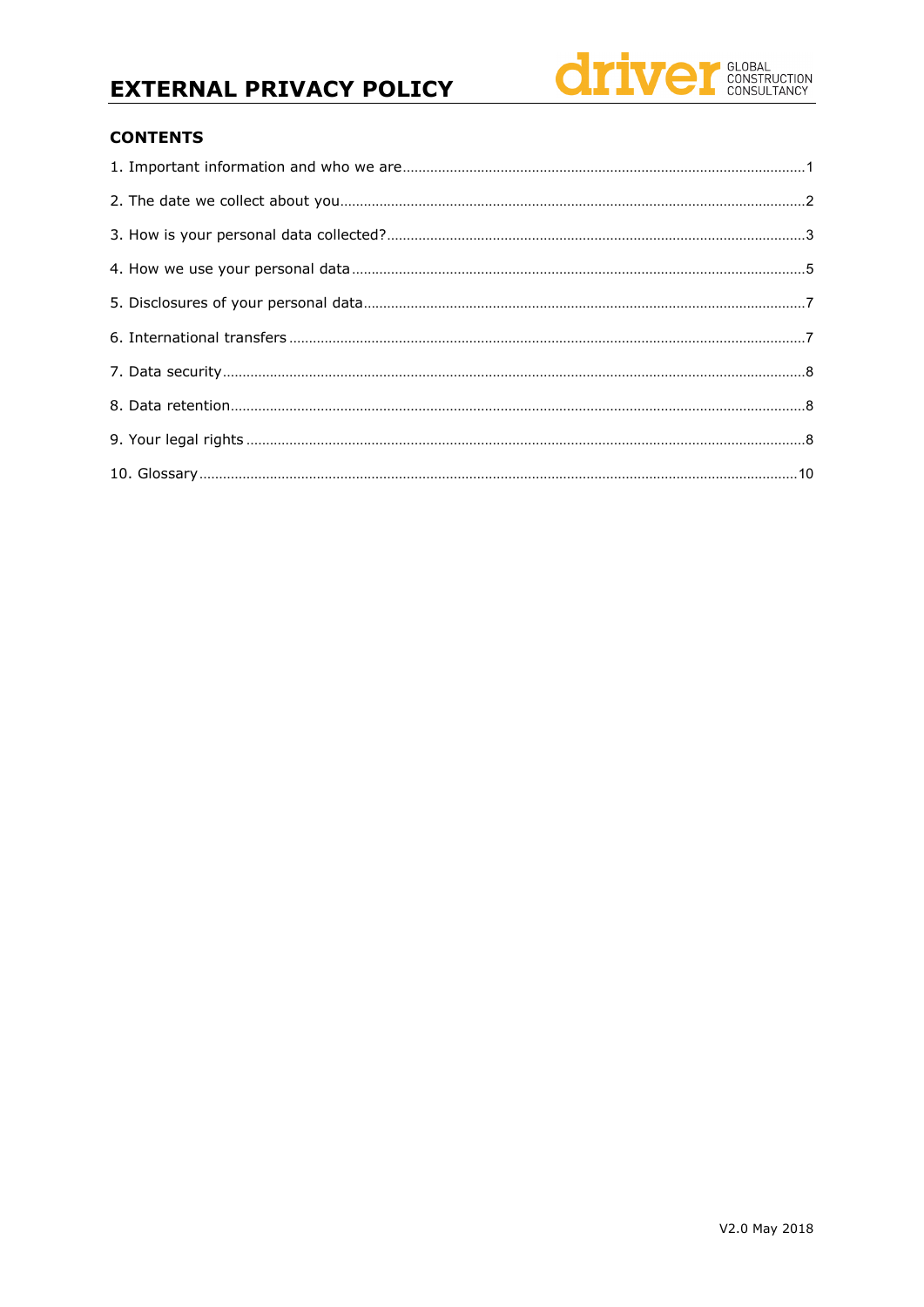## **Introduction**

Welcome to the Driver Group's privacy notice.

Driver Group respects your privacy and is committed to protecting your personal data. This privacy notice will inform you as to how we look after your personal data when you visit our website or receive our services and tell you about your privacy rights and how the law protects you.

We comply with the new General Data Protection Legislation but please be aware that if you are based outside the EEA, local data protection laws may differ. Please get in touch if you have any queries about how our policy works in your jurisdiction by [contacting](mailto:dpo@driver-group.com) us.

This privacy notice is provided in a layered format so you can click through to the specific areas set out below. Alternatively you can download a pdf version of the policy. Please also use the Glossary to understand the meaning of some of the terms used in this privacy notice.

## <span id="page-1-0"></span>**1. IMPORTANT INFORMATION AND WHO WE ARE**

#### **Purpose of this privacy notice**

This privacy notice aims to give you information on how Driver Group collects and processes your personal data through your use of this website, when you receive our services and other interactions with the Driver Group.

This website is not intended for children and we do not knowingly collect data relating to children.

It is important that you read this privacy notice together with any other privacy notice or fair processing notice we may provide on specific occasions when we are collecting or processing personal data about you so that you are fully aware of how and why we are using your data. This privacy notice supplements the other notices and is not intended to override them.

#### **Controller**

Driver Group is made up of different legal entities, details of which can be found [here.](https://www.driver-group.com/global/contact-us/) This privacy notice is issued on behalf of Driver Group so when we mention "we", "us" or "our" in this privacy notice, we are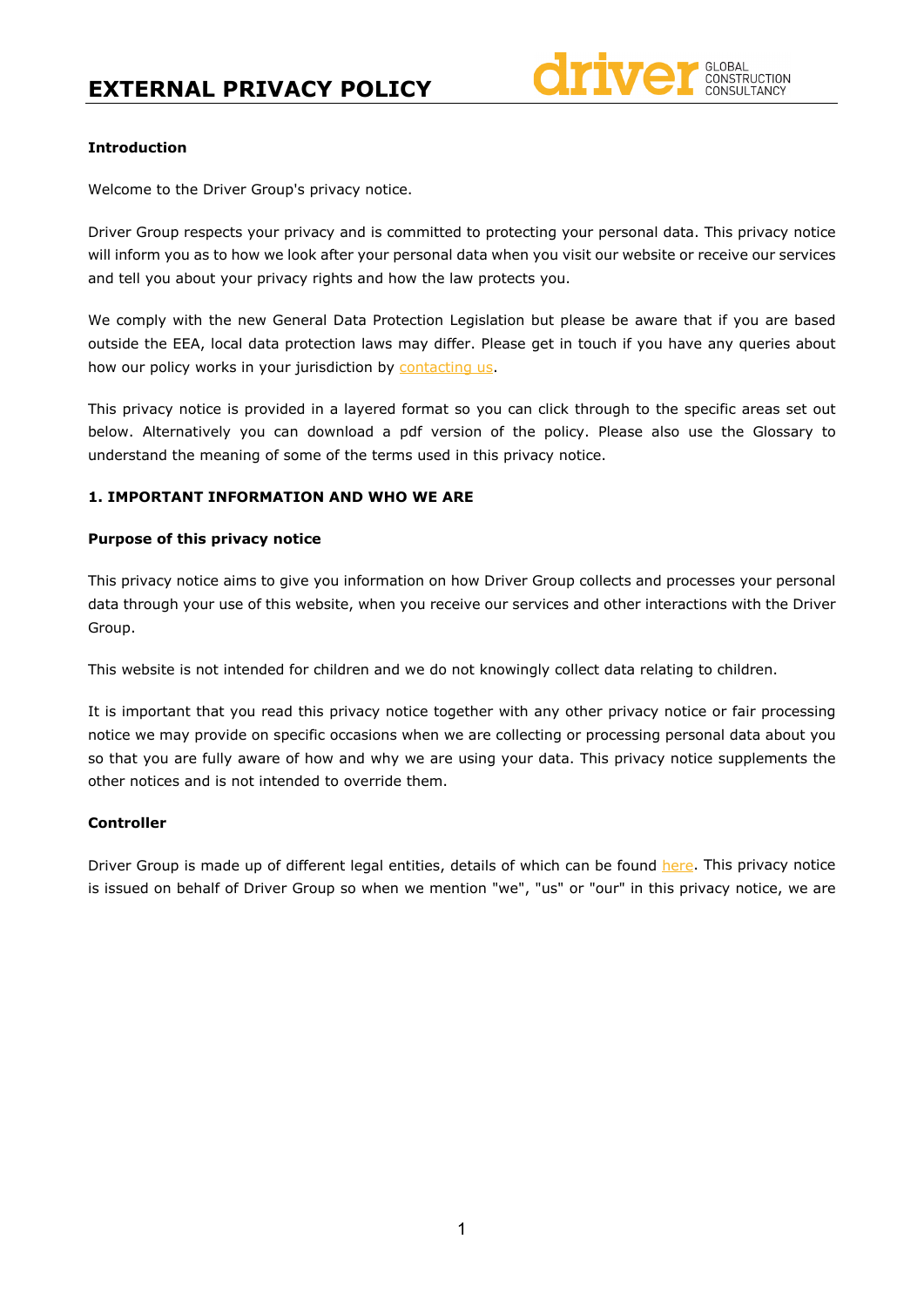

referring to the relevant company in the Driver Group responsible for processing your data. Driver Group plc (company no: 3475146) is the controller and responsible for this website.

We have appointed a data protection officer (DPO) who is responsible for overseeing questions in relation to this privacy notice. If you have any questions about this privacy notice, including any requests to exercise your legal rights, please contact the DPO using the details set out below.

#### <span id="page-2-1"></span>**Contact details**

Our full details are:

Full name of legal entity: Driver Group plc

Name or title of DPO: Martha Carter, Head of Business Support

Email address: *[dpo@driver-group.com](mailto:dpo@driver-group.com)*

Postal address: Driver Group, 190 Aztec West, Park Avenue, Almondsbury, Bristol, BS32 4TP.

Telephone number: +44 (0)1454 275 010

You have the right to make a complaint at any time to the Information Commissioner's Office (ICO), the UK supervisory authority for data protection issues (www.ico.org.uk). We would, however, appreciate the chance to deal with your concerns before you approach the ICO so please contact us in the first instance.

#### **Changes to the privacy notice and your duty to inform us of changes**

This version was last updated on 25 May 2018 and historic versions can be obtained by contacting us.

It is important that the personal data we hold about you is accurate and current. Please keep us informed if your personal data changes during your relationship with us.

#### **Third-party links**

This website may include links to third-party websites, plug-ins and applications. Clicking on those links or enabling those connections may allow third parties to collect or share data about you. We do not control these third-party websites and are not responsible for their privacy statements. When you leave our website, we encourage you to read the privacy notice of every website you visit.

#### <span id="page-2-0"></span>**2. THE DATE WE COLLECT ABOUT YOU**

Personal data, or personal information, means any information about an individual from which that person can be identified. It does not include data where the identity has been removed (anonymous data).

We may collect, use, store and transfer different kinds of personal data about you which we have grouped together as follows:

Name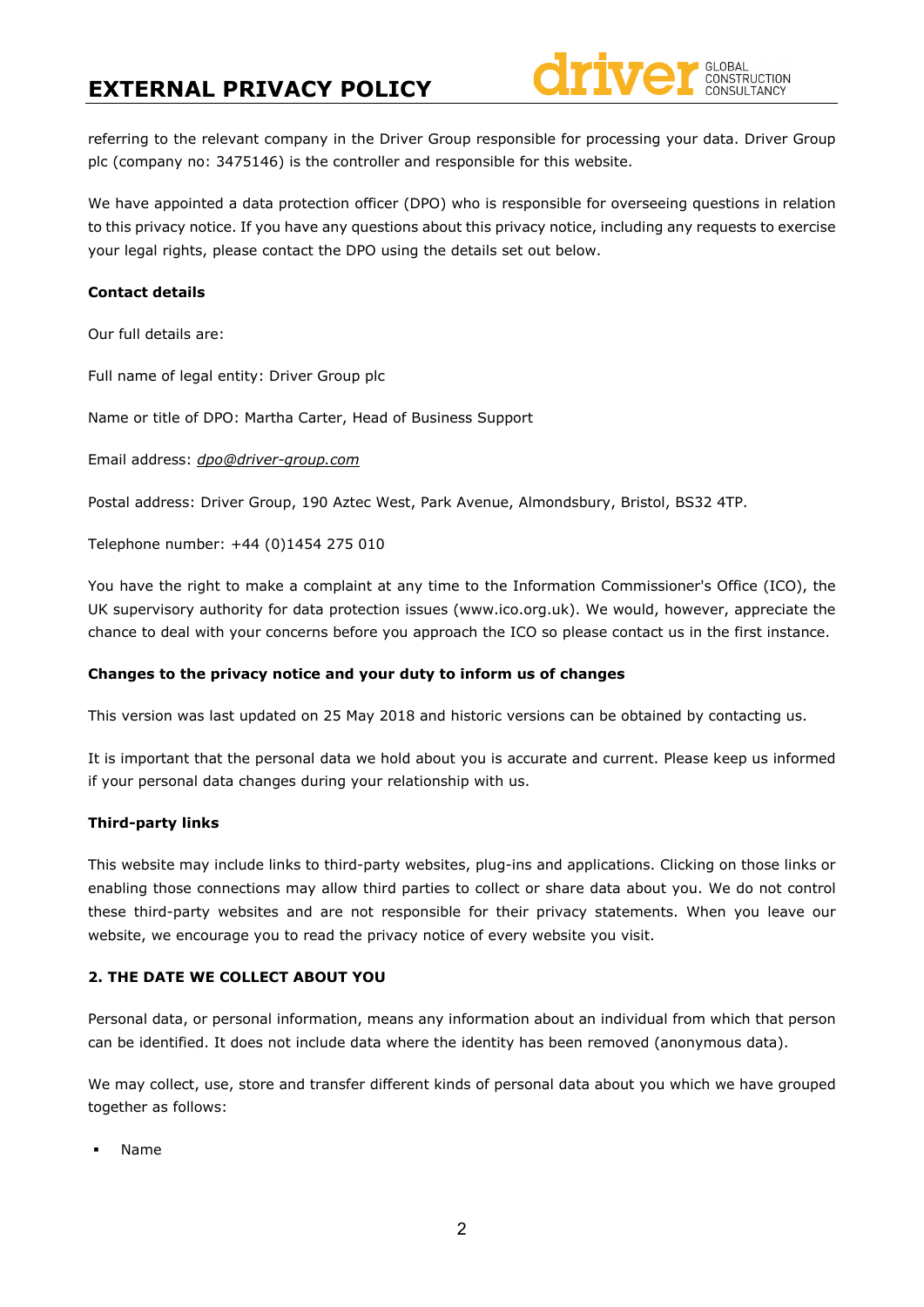

- Job title
- Contact information including email address and telephone number
- Geographic information such address and region
- Other information relevant to our services, products, or events that may be of interest
- Marketing and Communications Data**,** which includes your preferences in receiving marketing from us and your communication preferences.

We also collect, use and share **Aggregated Data** such as statistical or demographic data for any purpose. Aggregated Data may be derived from your personal data but is not considered personal data in law as this data does **not** directly or indirectly reveal your identity. For example, we may aggregate your Usage Data to calculate the percentage of users accessing a specific website feature. However, if we combine or connect Aggregated Data with your personal data so that it can directly or indirectly identify you, we treat the combined data as personal data which will be used in accordance with this privacy notice.

#### **If you fail to provide personal data**

Where we need to collect personal data by law, or under the terms of a contract we have with you and you fail to provide that data when requested, we may not be able to perform the contract we have or are trying to enter into with you (for example, to provide you with goods or services). In this case, we may have to cancel a product or service you have with us but we will notify you if this is the case at the time.

#### <span id="page-3-0"></span>**3. HOW IS YOUR PERSONAL DATA COLLECTED?**

We use different methods to collect data from and about you including through:

- **Direct interactions.** You may give us your Identity and Contact Data by filling in forms, passing us your business card or by corresponding with us by post, phone, email, web forms on our Website or otherwise. This includes personal data you provide when you:
	- apply for our services;
	- subscribe to our service or publications;
	- request marketing to be sent to you; or
	- give us some feedback.
- **Automated technologies or interactions.** As you interact with our website, we may automatically collect Technical Data about your equipment, browsing actions and patterns. We collect this personal data by using cookie and other similar technologies. Please see the Cookies section below for further information.
- **Third parties or publicly available sources.** We may receive personal data about you from various third parties and public sources as set out below:
- Technical Data from the following parties:
	- (a) analytics providers such as Google based outside the EU;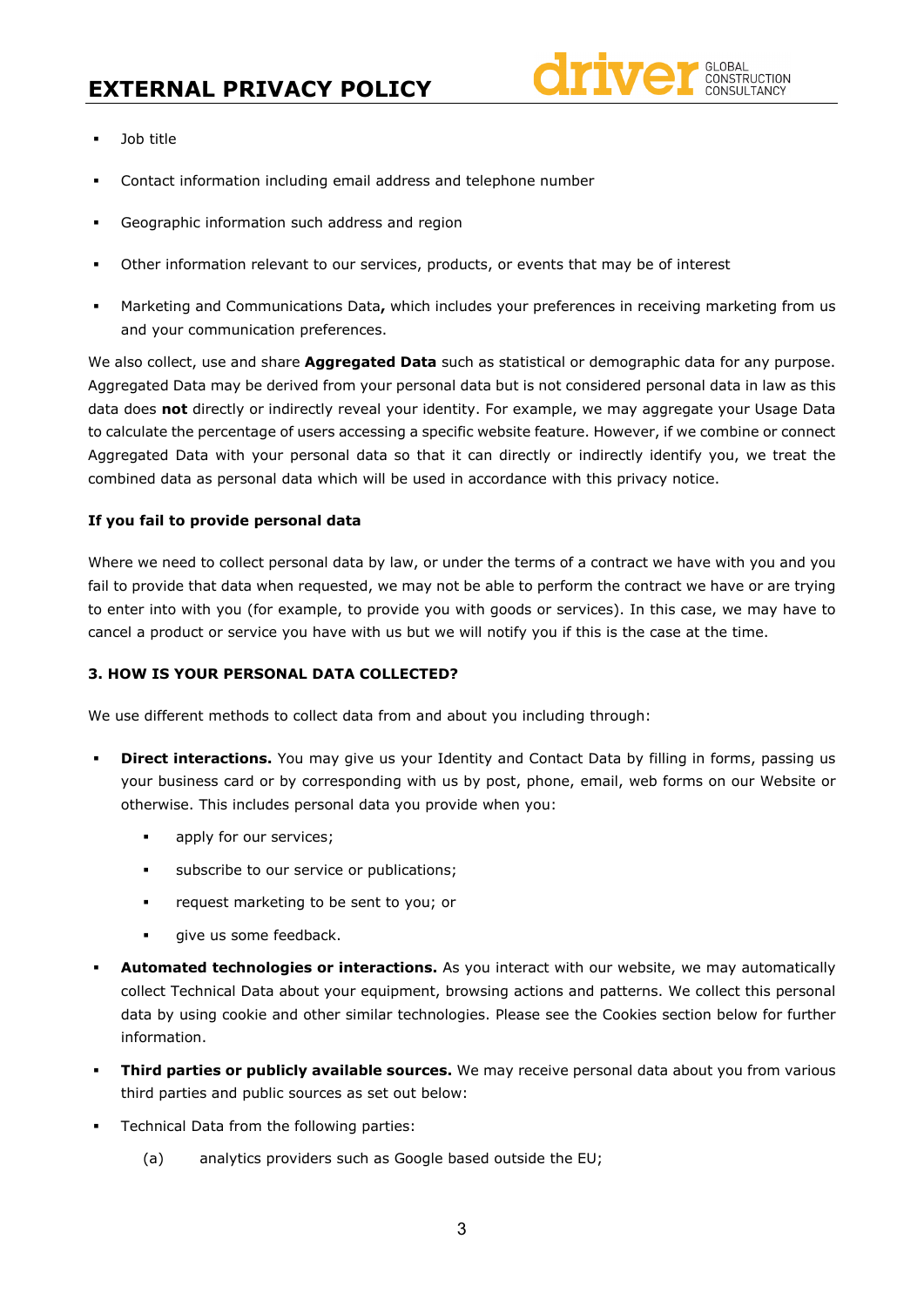- (b) search information providers such as SEMrush based outside the EU.
- Identity and Contact Data from publicly available sources such as Companies House, LinkedIn and the Electoral Register based inside the EU.

| <b>Purpose/Activity</b>                                                                                                                                                                               | <b>Type of data</b>                          | Lawful basis for processing including<br>basis of legitimate interest                                                                                                                                                                                                                                       |
|-------------------------------------------------------------------------------------------------------------------------------------------------------------------------------------------------------|----------------------------------------------|-------------------------------------------------------------------------------------------------------------------------------------------------------------------------------------------------------------------------------------------------------------------------------------------------------------|
| To register you as a new customer                                                                                                                                                                     | (a) Identity                                 | Performance of a contract with you                                                                                                                                                                                                                                                                          |
|                                                                                                                                                                                                       | (b) Contact                                  |                                                                                                                                                                                                                                                                                                             |
| To process and deliver our service                                                                                                                                                                    | (a) Identity                                 | (a) Performance of a contract with you                                                                                                                                                                                                                                                                      |
| including:                                                                                                                                                                                            | (b) Contact                                  | (b) Necessary for our legitimate interests                                                                                                                                                                                                                                                                  |
| (a) Manage payments, fees and<br>charges                                                                                                                                                              | (c) Financial                                | (to recover debts due to us)                                                                                                                                                                                                                                                                                |
| (b) Collect and recover money owed<br>to us                                                                                                                                                           | (d) Transaction                              |                                                                                                                                                                                                                                                                                                             |
|                                                                                                                                                                                                       | (e) Marketing and<br>Communications          |                                                                                                                                                                                                                                                                                                             |
| To manage our relationship with you                                                                                                                                                                   | (a) Identity                                 | (a) Performance of a contract with you                                                                                                                                                                                                                                                                      |
| which will include:                                                                                                                                                                                   | (b) Contact                                  | (b) Necessary to comply with a legal                                                                                                                                                                                                                                                                        |
| (a) Notifying you about changes to<br>our terms or privacy policy<br>(b) Asking you to leave a review or<br>take a survey                                                                             | (c) Profile                                  | obligation                                                                                                                                                                                                                                                                                                  |
|                                                                                                                                                                                                       | (d) Marketing and<br>Communications          | (c) Necessary for our legitimate interests (to<br>keep our records updated and to study how<br>customers use our products/services)                                                                                                                                                                         |
| To administer and<br>protect our<br>business and this website (including<br>troubleshooting,<br>data<br>analysis,<br>testing,<br>maintenance,<br>system<br>support, reporting and hosting of<br>data) | (a) Identity<br>(b) Contact<br>(c) Technical | (a) Necessary for our legitimate interests<br>(for running our business, provision of<br>administration and IT services, network<br>security, to prevent fraud and in the context<br>of a business reorganisation or group<br>restructuring exercise)<br>(b) Necessary to comply with a legal<br>obligation |
| To deliver relevant website content                                                                                                                                                                   | (a) Identity                                 | Necessary for our legitimate interests (to                                                                                                                                                                                                                                                                  |
| advertisements to you<br>and<br>and                                                                                                                                                                   | (b) Contact                                  | study<br>how<br>customers<br>use<br>our                                                                                                                                                                                                                                                                     |
| understand<br>the<br>or<br>measure<br>effectiveness of the advertising we                                                                                                                             | (c) Profile                                  | products/services, to develop them, to grow<br>our business and to inform our marketing                                                                                                                                                                                                                     |
| serve to you                                                                                                                                                                                          | (d) Usage                                    | strategy)                                                                                                                                                                                                                                                                                                   |
|                                                                                                                                                                                                       | (e) Marketing and<br>Communications          |                                                                                                                                                                                                                                                                                                             |
|                                                                                                                                                                                                       | (f) Technical                                |                                                                                                                                                                                                                                                                                                             |
| To use data analytics to improve our<br>website,<br>products/services,                                                                                                                                | (a) Technical                                | Necessary for our legitimate interests (to<br>define types of customers for our products                                                                                                                                                                                                                    |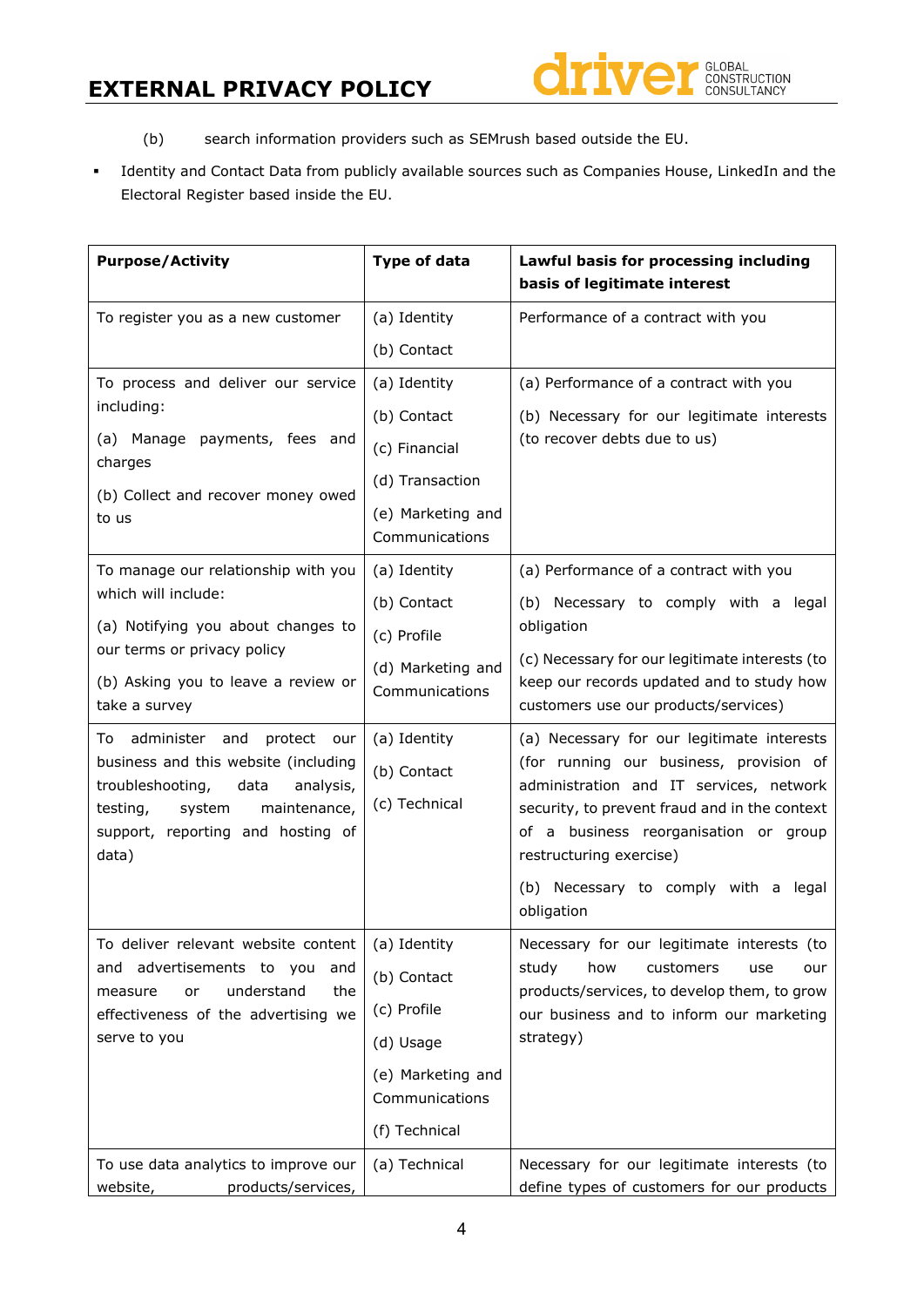

| <b>Purpose/Activity</b>                                                                                           | <b>Type of data</b>                                                      | Lawful basis for processing including<br>basis of legitimate interest                                                       |
|-------------------------------------------------------------------------------------------------------------------|--------------------------------------------------------------------------|-----------------------------------------------------------------------------------------------------------------------------|
| marketing, customer relationships<br>and experiences                                                              | (b) Usage                                                                | and services, to keep our website updated<br>and relevant, to develop our business and<br>to inform our marketing strategy) |
| To<br>make<br>suggestions<br>and<br>recommendations to you<br>about<br>services that may be of interest to<br>you | (a) Identity<br>(b) Contact<br>(c) Technical<br>(d) Usage<br>(e) Profile | Necessary for our legitimate interests (to<br>develop our products/services and grow our<br>business)                       |

#### <span id="page-5-0"></span>**4. HOW WE USE YOUR PERSONAL DATA**

Driver Group holds personal data for its clients, and other contacts within our Client Relationship Management System and/or on our secured IT systems. Please [contact us](mailto:dpo@driver-group.com) for further information regarding our IT Security procedures.

We will only use your personal data when the law allows us to. Most commonly, we will use your personal data in the following circumstances:

- Internal record keeping.
- We may use the information to improve our services and products.
- We may use the information to customise the website according to your interests.
- Where you have opted-in to receive marketing communications:
- We may periodically send promotional emails about new services, products, events or other information which we think you may find interesting using the email address which you have provided.
- From time to time, we may also use your information to contact you by telephone or post.

We do not rely on consent as a legal basis for processing your personal data. However we do rely on obtaining your opt-in consent in respect of sending direct marketing communications to you via email or text message. You have the right to withdraw consent to marketing at any time by [contacting us.](mailto:dpo@driver-group.com) Please see the Marketing section below for more information.

#### **Purposes for which we will use your personal data**

We have set out above, in a table format, a description of all the ways we plan to use your personal data, and which of the legal bases we rely on to do so. We have also identified what our legitimate interests are where appropriate.

Note that we may process your personal data for more than one lawful ground depending on the specific purpose for which we are using your data. Please [contact us](mailto:dpo@driver-group.com) if you need details about the specific legal ground we are relying on to process your personal data where more than one ground has been set out in the table above.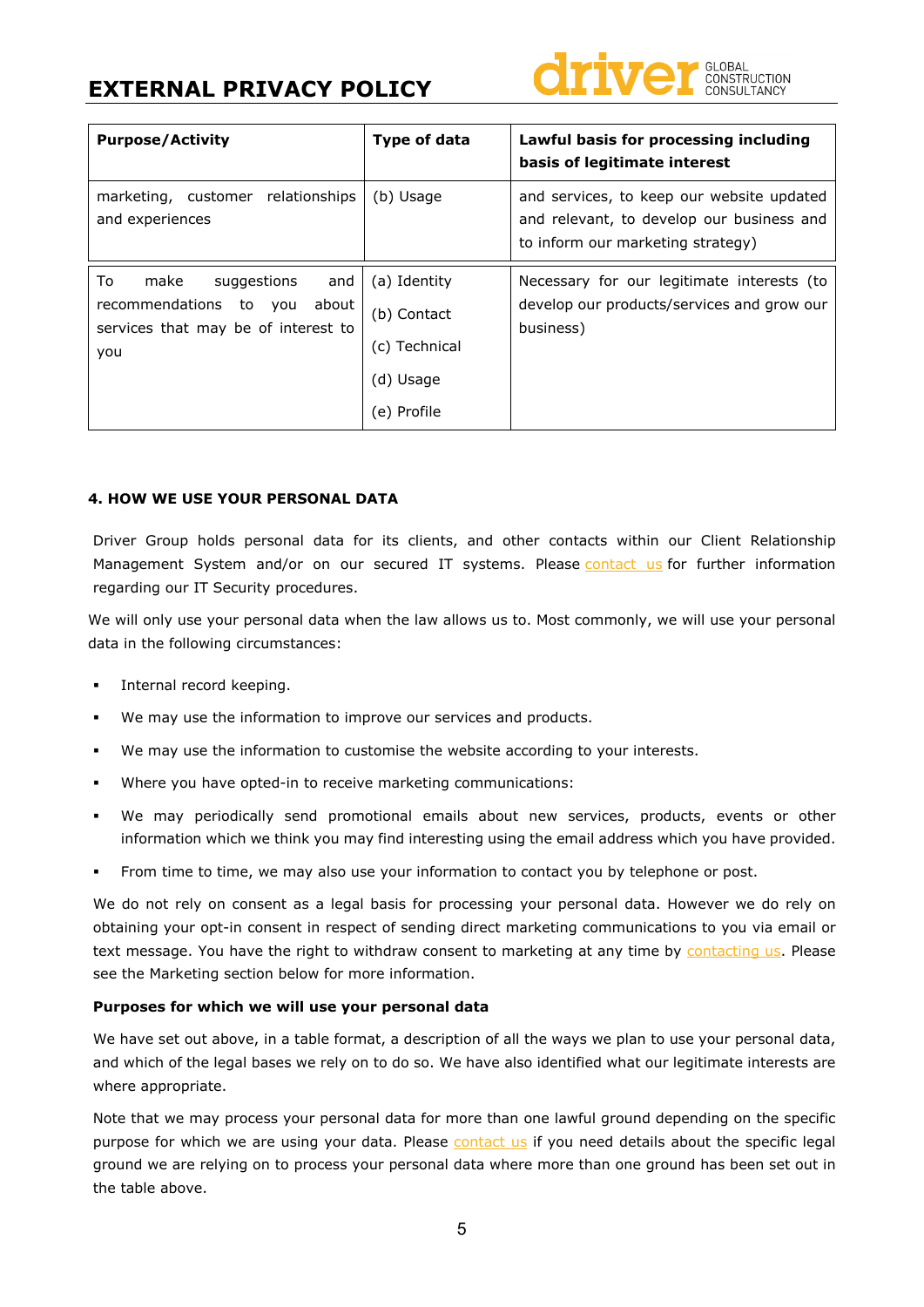## **Marketing**

You may register on the website to receive marketing communications. This requires your opt-in. You may tailor the content you wish to receive on events, regions, sectors and services and our in-house publication, the Digest.

## **Opting out**

Individuals may opt-out from receiving marketing communications on the website or by [contacting](mailto:dpo@driver-group.com) us.

#### **Cookies**

A cookie is a small file which asks permission to be placed on your computer's hard drive.

You can choose to accept or decline cookies. Most web browsers automatically accept cookies, but you can usually modify your browser setting to decline cookies if you prefer. This may prevent you from taking full advantage of the website.

Once you agree, the file is added and the cookie helps analyse web traffic or lets you know when you visit a particular site. Cookies allow web applications to respond to you as an individual. The web application can tailor its operations to your needs, likes and dislikes by gathering and remembering information about your preferences.

This website uses Google Analytics, a web analytics service provided by Google, Inc. ('Google'). Google Analytics uses cookies (text files placed on your computer) to help the website operators analyse how users use the site.

Overall, cookies help us provide you with a better website, by enabling us to monitor which pages you find useful and which you do not. A cookie in no way gives us access to your computer or any information about you, other than the data you choose to share with us.

You can review our full list of cookies **[here](https://www.driver-group.com/global/cookies/)**.

#### **Change of purpose**

We will only use your personal data for the purposes for which we collected it, unless we reasonably consider that we need to use it for another reason and that reason is compatible with the original purpose. If you wish to get an explanation as to how the processing for the new purpose is compatible with the original purpose, please [contact us.](mailto:dpo@driver-group.com)

If we need to use your personal data for an unrelated purpose, we will notify you and we will explain the legal basis which allows us to do so.

Please note that we may process your personal data without your knowledge or consent, in compliance with the above rules, where this is required or permitted by law.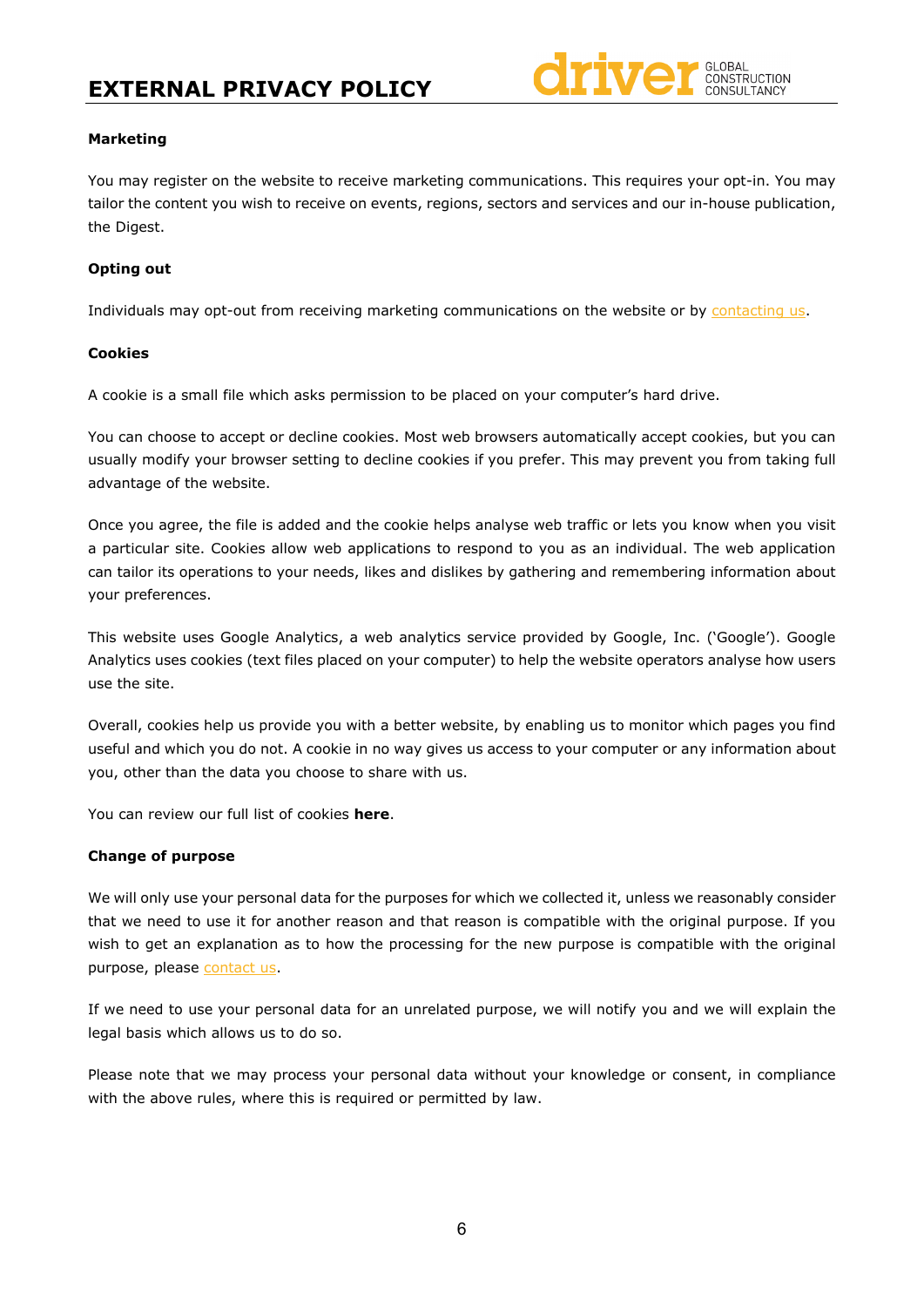

#### <span id="page-7-0"></span>**5. DISCLOSURES OF YOUR PERSONAL DATA**

We may have to share your personal data with the parties set out below for the purposes set out in the table in paragraph 4 above.

- **Internal Third Parties as set out in the Glossary.**
- External Third Parties as set out in the Glossary.
- Third parties to whom we may choose to sell, transfer, or merge parts of our business or our assets. Alternatively, we may seek to acquire other businesses or merge with them. If a change happens to our business, then the new owners may use your personal data in the same way as set out in this privacy notice.

We require all third parties to respect the security of your personal data and to treat it in accordance with the law. We do not allow our third-party service providers to use your personal data for their own purposes and only permit them to process your personal data for specified purposes and in accordance with our instructions.

#### <span id="page-7-1"></span>**6. INTERNATIONAL TRANSFERS**

We share your personal data within the Driver Group. This will involve transferring your data outside the European Economic Area (EEA).

In addition we share your data with Google Analytics, further information regarding our use of Google Analytics is given below.

Whenever we transfer your personal data out of the EEA, we ensure a similar degree of protection is afforded to it by ensuring at least one of the following safeguards is implemented:

- We will only transfer your personal data to countries that have been deemed to provide an adequate level of protection for personal data by the European Commission. For further details, see European Commission: Adequacy of the protection of personal data in non-EU countries.
- Binding Corporate Rules based on European data protection laws and standards enforceable by third parties.
- Where we use certain service providers, we may use specific contracts approved by the European Commission which give personal data the same protection it has in Europe. For further details, see European Commission: Model contracts for the transfer of personal data to third countries.

Please [contact us](#page-2-1) if you want further information on the specific mechanism used by us when transferring your personal data out of the EEA.

#### **Google Analytics**

This website uses Google Analytics, a web analytics service provided by Google, Inc. ('Google'). Google Analytics uses cookies (text files placed on your computer) to help the website operators analyse how users use the site. The information generated by the cookie about your use of the website (including your IP address) will be transmitted to and stored by Google on servers in the United States. Google will use this information for the purpose of evaluating your use of the website, compiling reports on website activity for website operators and providing other services relating to website activity and internet usage. Google may also transfer this information to third parties where required to do so by law, or where such third parties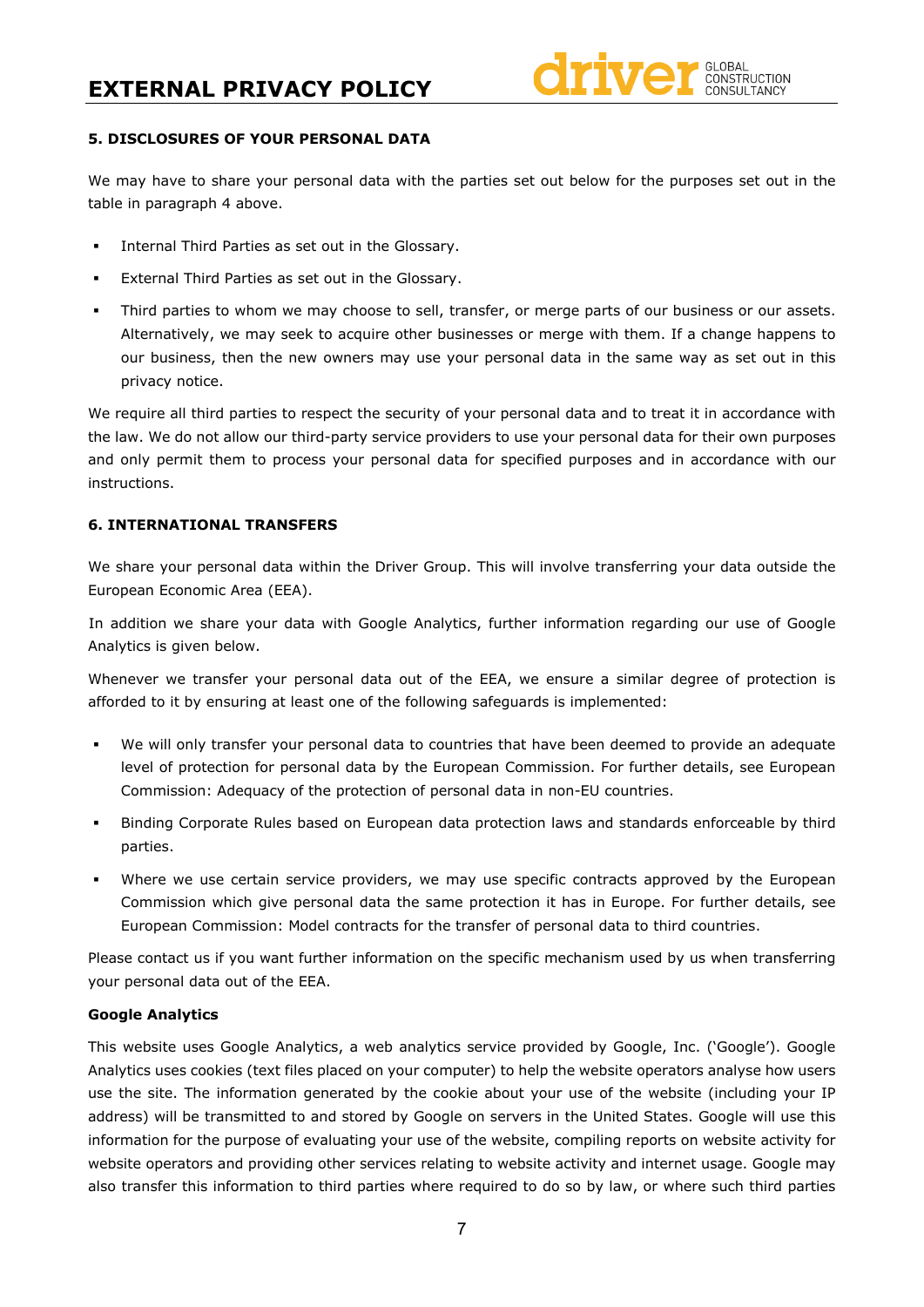

process the information on Google's behalf. Google will not associate your IP address with any other data held by Google.

### <span id="page-8-0"></span>**7. DATA SECURITY**

We have put in place appropriate security measures to prevent your personal data from being accidentally lost, used or accessed in an unauthorised way, altered or disclosed. In addition, we limit access to your personal data to those employees, agents, contractors and other third parties who have a business need to know. They will only process your personal data on our instructions and they are subject to a duty of confidentiality.

We have put in place procedures to deal with any suspected personal data breach and will notify you and any applicable regulator of a breach where we are legally required to do so.

#### <span id="page-8-1"></span>**8. DATA RETENTION**

#### **How long will you use my personal data for?**

We will only retain your personal data for as long as necessary to fulfil the purposes we collected it for, including for the purposes of satisfying any legal, accounting, or reporting requirements.

To determine the appropriate retention period for personal data, we consider the amount, nature, and sensitivity of the personal data, the potential risk of harm from unauthorised use or disclosure of your personal data, the purposes for which we process your personal data and whether we can achieve those purposes through other means, and the applicable legal requirements.

By law we have to keep basic information about our customers (including Contact, Identity, Financial and Transaction Data) for six years after they cease being customers for tax purposes.

In some circumstances you can ask us to delete your data: see glossary definition of Request erasure below for further information.

In some circumstances we may anonymise your personal data (so that it can no longer be associated with you) for research or statistical purposes in which case we may use this information indefinitely without further notice to you.

#### <span id="page-8-2"></span>**9. YOUR LEGAL RIGHTS**

Under certain circumstances, you have rights under data protection laws in relation to your personal data. Please click on the links below to find out more about these rights:

- Request access to your personal data.
- Request correction of your personal data.
- Request erasure of your personal data.
- Object to processing of your personal data.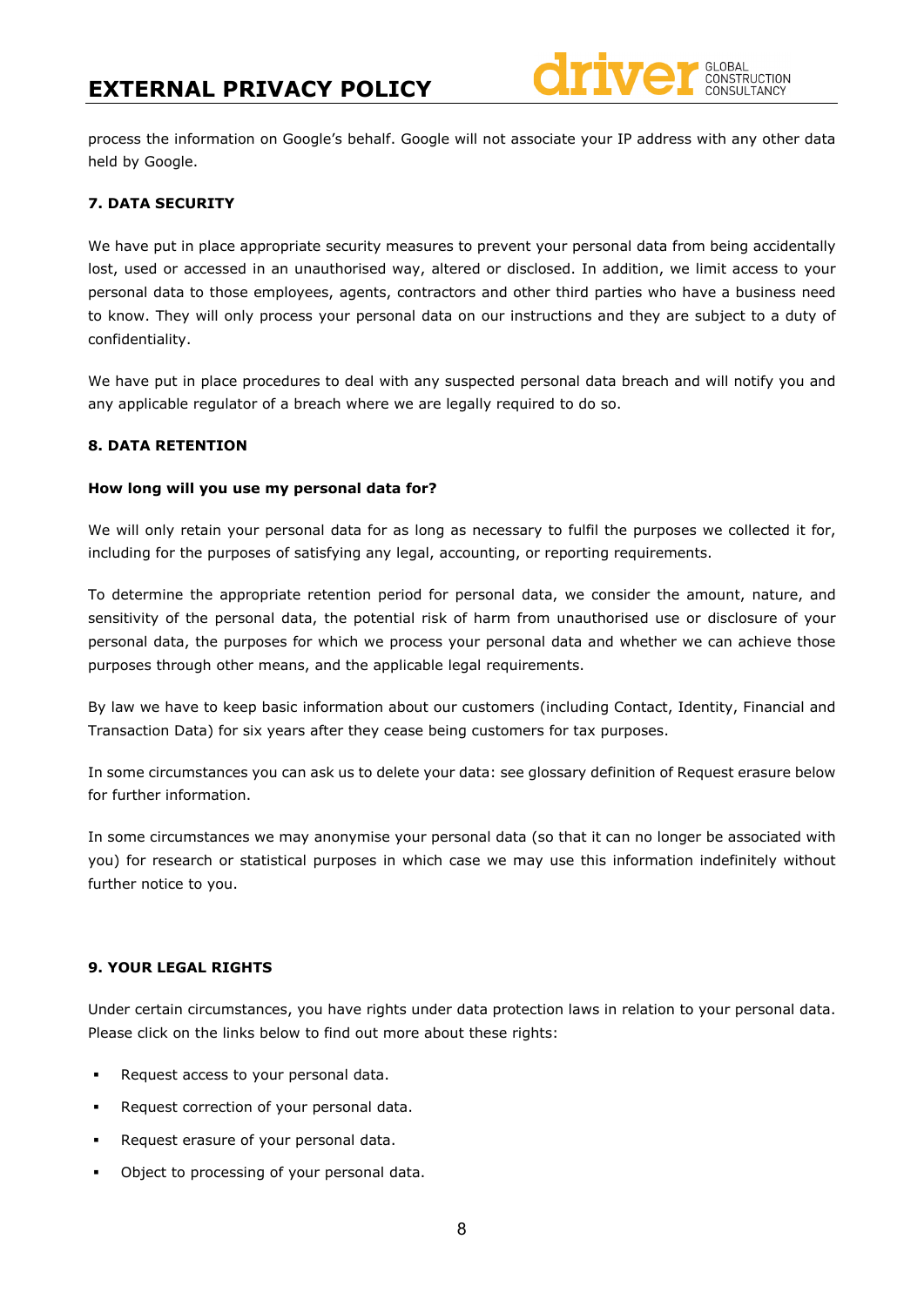

- Request restriction of processing your personal data.
- Request transfer of your personal data.
- Right to withdraw consent.
- If you wish to exercise any of the rights set out above, please [contact us.](mailto:dpo@driver-group.com)

#### **No fee usually required**

You will not have to pay a fee to access your personal data (or to exercise any of the other rights). However, we may charge a reasonable fee if your request is clearly unfounded, repetitive or excessive. Alternatively, we may refuse to comply with your request in these circumstances.

#### **What we may need from you**

We may need to request specific information from you to help us confirm your identity and ensure your right to access your personal data (or to exercise any of your other rights). This is a security measure to ensure that personal data is not disclosed to any person who has no right to receive it. We may also contact you to ask you for further information in relation to your request to speed up our response.

#### **Time limit to respond**

We try to respond to all legitimate requests within one month. Occasionally it may take us longer than a month if your request is particularly complex or you have made a number of requests. In this case, we will notify you and keep you updated.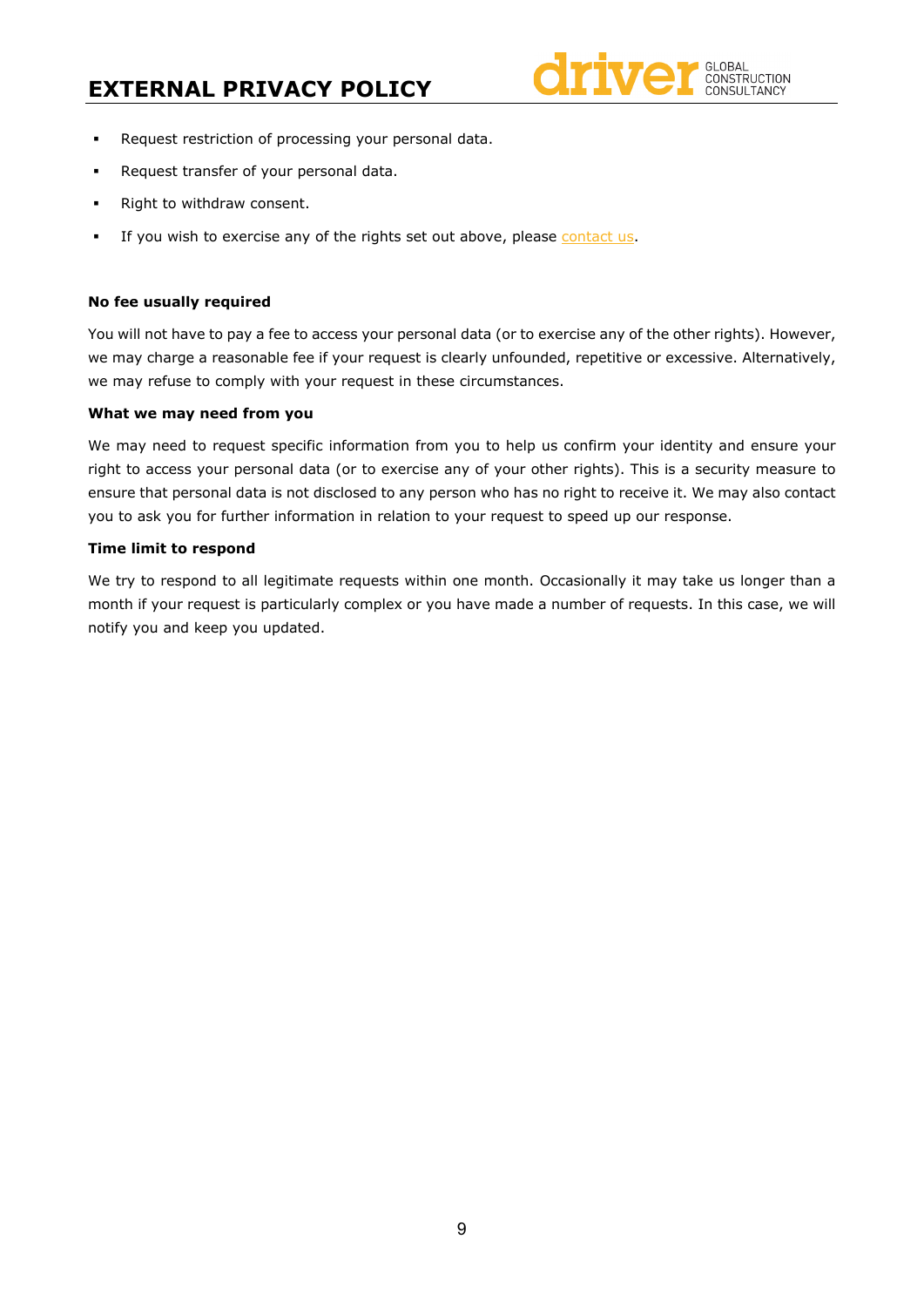

### <span id="page-10-0"></span>**10. GLOSSARY**

#### **LAWFUL BASIS**

**Legitimate Interest** means the interest of our business in conducting and managing our business to enable us to give you the best service/product and the best and most secure experience. We make sure we consider and balance any potential impact on you (both positive and negative) and your rights before we process your personal data for our legitimate interests. We do not use your personal data for activities where our interests are overridden by the impact on you (unless we have your consent or are otherwise required or permitted to by law). You can obtain further information about how we assess our legitimate interests against any potential impact on you in respect of specific activities by [contacting](mailto:dpo@driver-group.com) us.

**Performance of Contract** means processing your data where it is necessary for the performance of a contract to which you are a party or to take steps at your request before entering into such a contract.

**Comply with a legal or regulatory obligation** means processing your personal data where it is necessary for compliance with a legal or regulatory obligation that we are subject to.

## **THIRD PARTIES**

#### **Internal Third Parties**

Other companies in the Driver Group who are based in Canada, Australia, Hong Kong, Malaysia, Singapore, Netherlands, France, Germany, Kuwait, Oman, Qatar, Saudi Arabia and United Arab Emirates .

#### **External Third Parties**

- Service providers acting as processors based in the United Kingdom and the countries where Driver Group operates, outlined above, who provide IT and system administration services.
- Professional advisers, acting as processors or joint controllers, including lawyers, bankers, auditors and insurers based in the United Kingdom and the countries where Driver Group operates, outlined above, who provide consultancy, banking, legal, insurance and accounting services.
- HM Revenue & Customs, regulators and other authorities acting as processors or joint controllers based in the United Kingdom who require reporting of processing activities in certain circumstances.

### **YOUR LEGAL RIGHTS**

You have the right to:

**Request access** to your personal data (commonly known as a "data subject access request"). This enables you to receive a copy of the personal data we hold about you and to check that we are lawfully processing it.

**Request correction** of the personal data that we hold about you. This enables you to have any incomplete or inaccurate data we hold about you corrected, though we may need to verify the accuracy of the new data you provide to us.